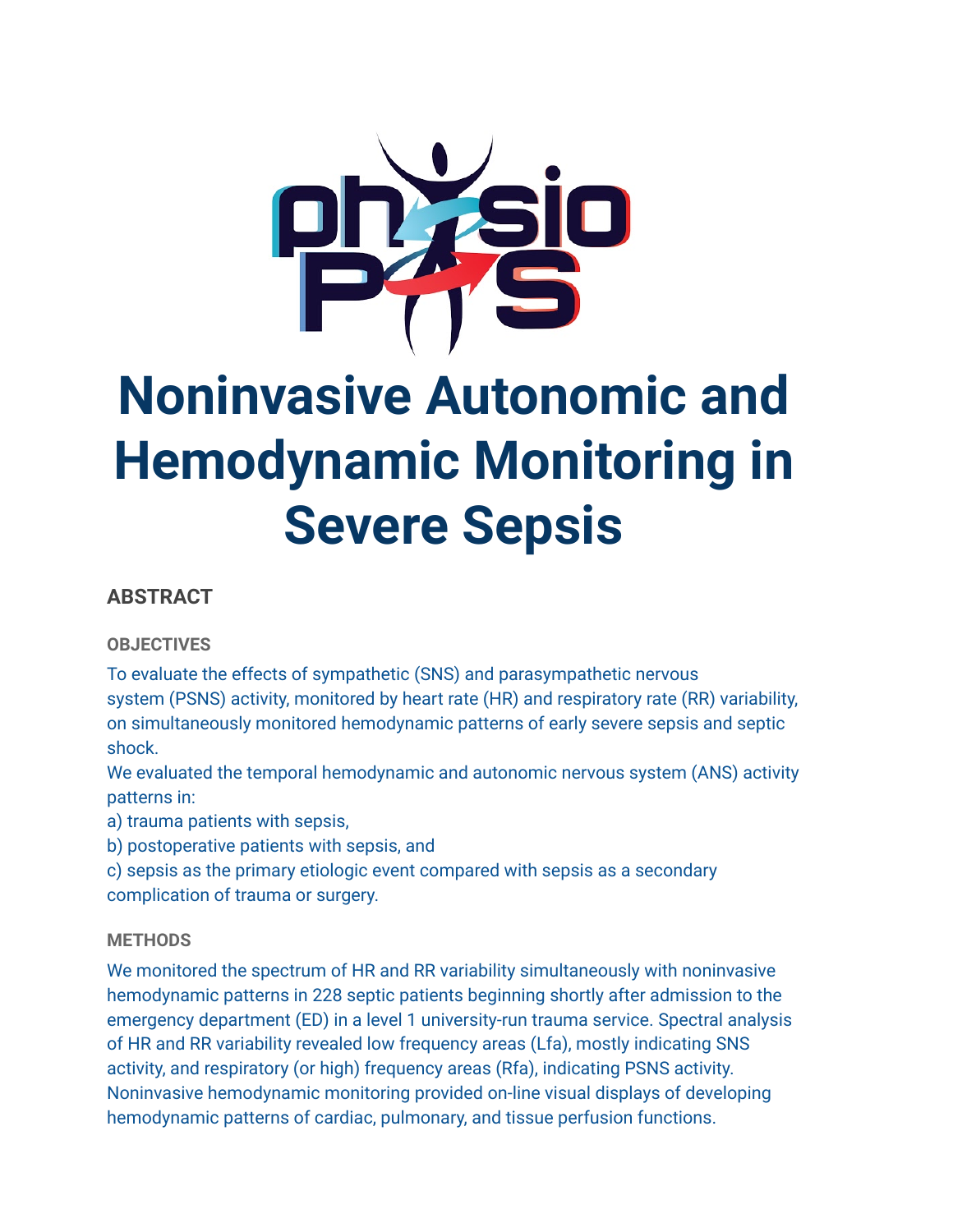## **RESULTS**

Spectral analysis of HR and RR variability revealed high Lfa and Rfa values, indicating increased SNS and PSNS activity. The survivors' early autonomic patterns were associated with increased cardiac index (CI), and HR, normal mean arterial pressure (MAP), arterial hemoglobin saturation (SapO2), and tissue perfusion reflected by PtcO2/FiO2 ratios. Nonsurvivors' patterns consisted of normal or slightly elevated CI, hypotension, tachycardia, reduced tissue perfusion, low SapO2, and reduced oxygen delivery (DO2). Sudden surges of ANS activity were immediately followed by increased HR, MAP, and CI, and reduced tissue perfusion, especially in nonsurvivors. The opposite hemodynamic changes occurred after abrupt decreases in SNS and PSNS activities.

## **CONCLUSION**

SNS and PSNS activity increased early in sepsis and preceded the pattern of hemodynamic changes. Surges in ANS activity, which were greater in the nonsurvivors, may play a regulatory role in the hemodynamic responses to sepsis.

# **INTRODUCTION**

Spectral analysis of heart rate variability (HRV) is an established method to evaluate the sympathetic nervous system (SNS) activity. Spectral analysis of the respiratory component (RRV) - as a measure of the parasympathetic nervous system (PSNS) - was not initially accepted because of the wide range of respiratory rates (RR). However, Akselrod et al. developed a unique approach to assess both arms (HRV and RRV) of the autonomic nervous system (ANS) activity through spectral analysis. This approach provided objective methods to evaluate both SNS and PSNS activity noninvasively, independently and simultaneously with hemodynamic patterns.

ANS activities may also be affected by associated clinical conditions such as: blood loss, dehydration, sedation, pain, therapy, extent of injury, delay in correcting hypovolemia, and delays in the surgical repair of injuries. A preliminary study of HRV in mild trauma by Fathizadeh et al. demonstrated that ANS activities would function as a precursor to hemodynamic changes. That is, surges of autonomic activity preceded the increases in Heart Rate (HR), Mean Arterial Pressure (MAP), and Cardiac Index (CI), and reductions in tissue perfusion.

Studying the ANS activities may be of extreme significance in acute emergencies where the most urgent problem is to recognize and treat, at the earliest possible time, the circulatory abnormalities leading to shock. Shock after high-risk surgery, trauma, dehydration, sepsis, burns, stroke, acute cardiac conditions, and other acute emergencies are circulatory conditions that can be described by early noninvasive hemodynamic monitoring while they are still readily reversible. Tissue hypoxia, which has been suggested as the basic underlying problem in shock, has been measured by the net cumulative oxygen debt (VO2 ). Crowell and Smith continuously monitored VO2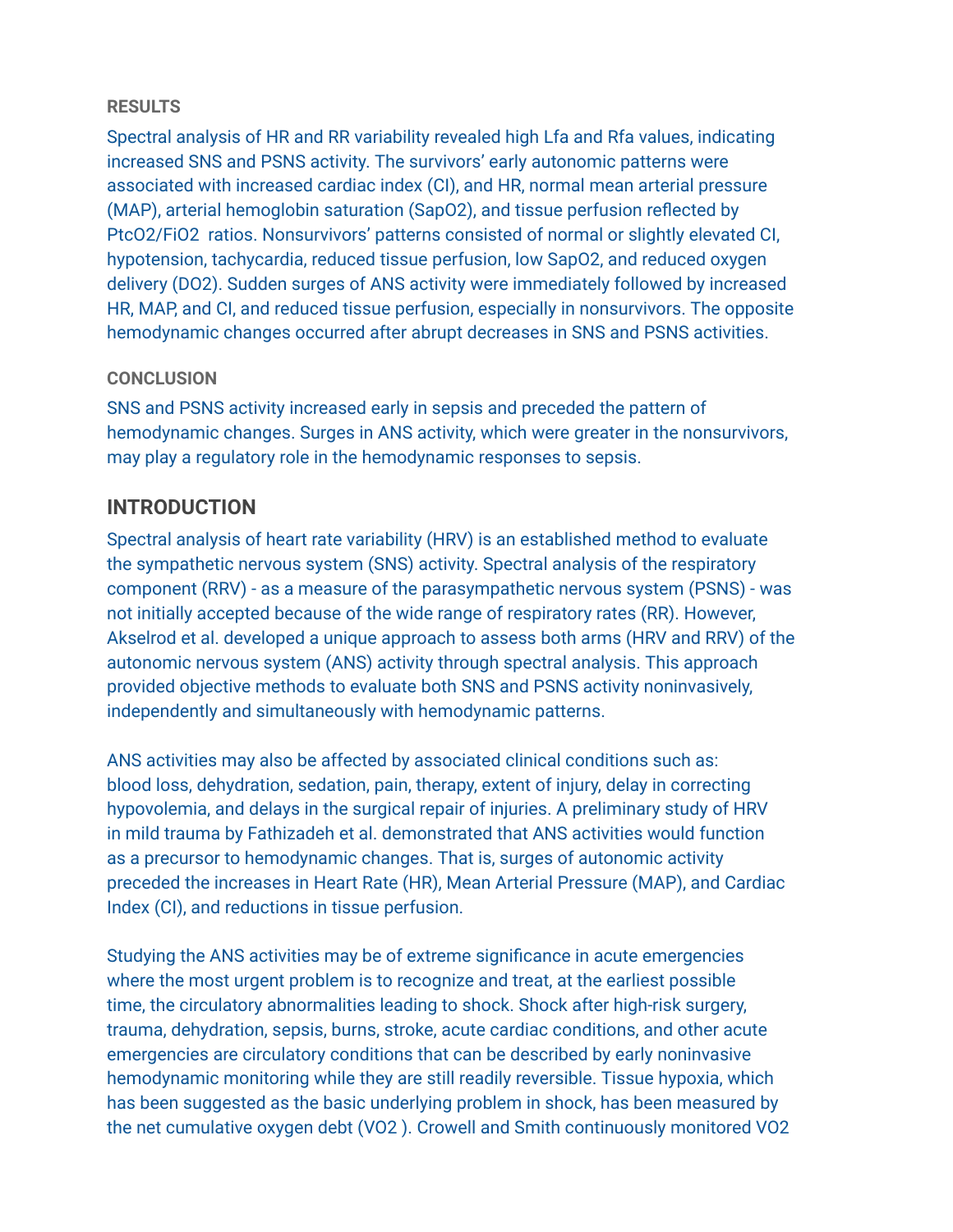in controlled experimental studies in anesthetized and bled animals and showed that those who accumulated an oxygen debt of 100 mL/kg all survived, while those that accumulated a debt of 140 mL/kg all died; the 50 percent value was about 120 mL/kg. They concluded that the major outcome determinant was oxygen debt. Subsequently, it was shown that, prevention or early correction of reduced VO2 rates lead to a significant reduction of organ failures and deaths.

Oxygen debt has been calculated before, during and after high-risk surgery in a large series of high-risk surgical patients. The patients who survived without organ failure had an average of 9 liters of oxygen debt which lasted an average of 12 hours. The survivors with organ failures had an average oxygen debt of 22 liters that lasted about 24 hours. The nonsurvivors all of whom died with organ failures had continuing oxygen debts averaging 33 liters during the 48-hour observation period. It was concluded from these early studies that oxygen debt was the major hemodynamic finding directly related to outcome, and that early goal-directed therapy was an important first step for improved outcome. Recently, Rivers et al. reported improved outcome in septic patients with goal-directed therapy started in the emergency department (ED) based on noninvasive or minimally invasive monitoring.

To elucidate the role of ANS activities in the developing hemodynamic patterns in patients with severe sepsis and septic shock, we applied these methods to septic patients beginning shortly after their ED admission. Although increased autonomic activity is known to occur with trauma and sepsis, the present report suggests that pronounced surges of increased ANS activity may be a circulatory mechanism regulating hemodynamic patterns of sepsis and trauma.

The present study:

a) describes the patterns of SNS and PSNS activities during the early course of acute sepsis,

b) relates these ANS patterns to the evolving temporal hemodynamic patterns,

c) describes these autonomic and hemodynamic interactions of sepsis both as a primary disease and as a complication of trauma and surgery, and

d) suggests a regulatory role for autonomic surges in the early hemodynamic patterns of acute sepsis.

Simultaneous monitoring of hemodynamic and ANS activity provide a unique opportunity to study the possible regulatory role of surges of ANS activity in hemodynamic responses to clinical sepsis alone and in combination with trauma or surgery. Multiple continuously monitored noninvasive hemodynamic values in the present study also provide an integrated approach to analysis of time-related patterns of cardiac, pulmonary, and tissue perfusion functions.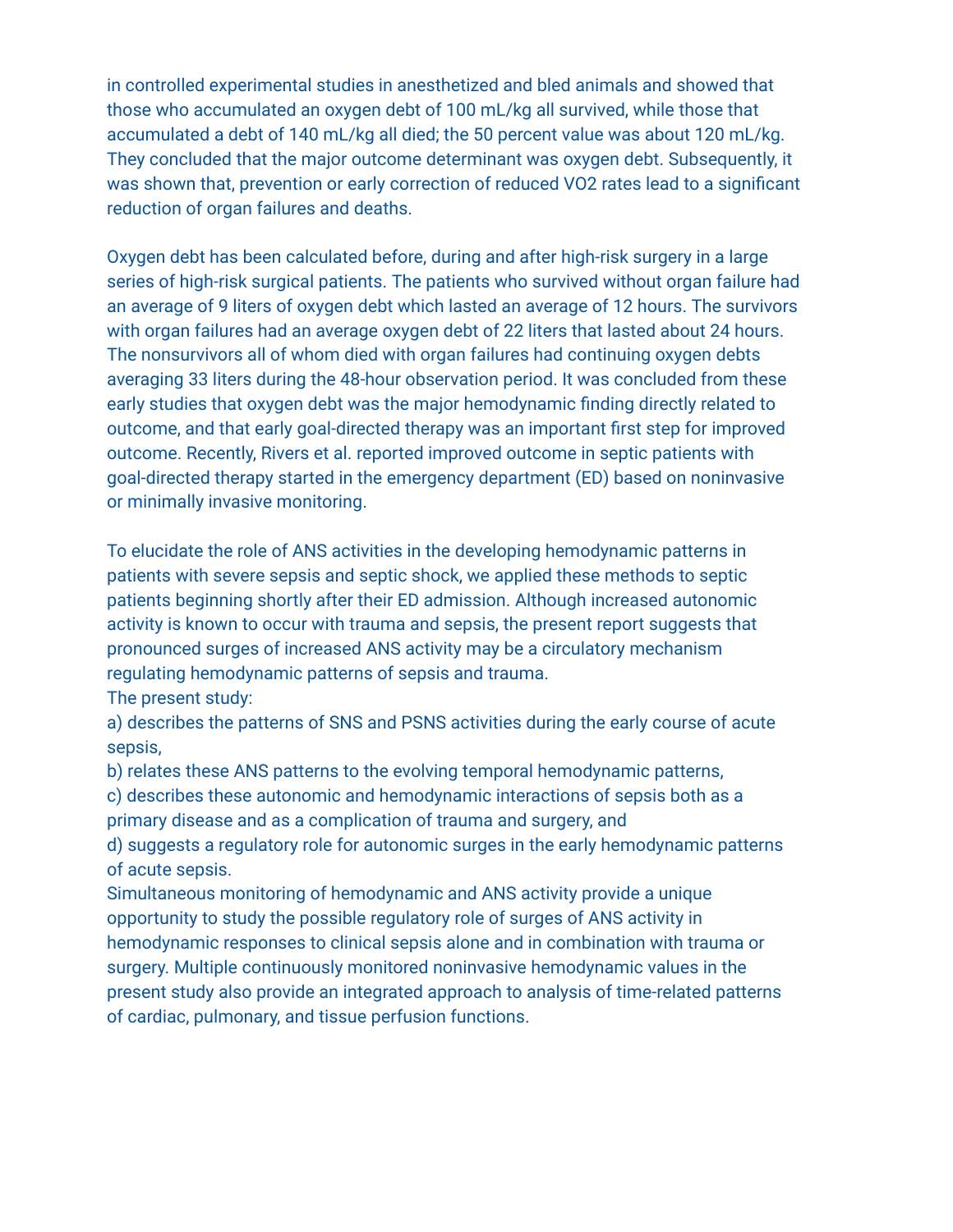## **METHODS**

#### **CLINICAL SERIES**

| <b>Group S1: Sepsis of Unknown Etiology</b> | $N =$               | 178                  |
|---------------------------------------------|---------------------|----------------------|
| <b>Group S2: Sepsis Acquired Post-Op</b>    | $N =$               | 35                   |
| <b>Group S3: Community Borne Sepsis</b>     | $N =$               | 15                   |
| Age, Years, Mean ± SD                       |                     | $39.7 \pm 17.3$      |
| Gender, M / F                               |                     | 176 (77%) / 52 (23%) |
| <b>Survivors / Nonsurvivors</b>             |                     | 176/52               |
| <b>Mortality</b>                            |                     | 23%                  |
| <b>ISS Score:</b>                           | <b>Survivors</b>    | $25.4 \pm 11.2$      |
|                                             | <b>Nonsurvivors</b> | $31.5 \pm 12.3$      |

**Table 1**  Salient Clinical Feature

We studied 228 severe septic patients [Group S1 (N=178: Sepsis of unknown etiology as tested at admission, Group S2 (N=35): Surgical patients who became septic post-operatively, Group S3 (N=15): Acute community borne sepsis (Table 1) with noninvasive hemodynamic and sympathetic SNS and parasympathetic nervous system (PSNS) activity. Measurements were started shortly after admission to the Emergency Department (ED). Selection of septic patients was based on the following criteria: temperature >38 or < 36, tachycardia (HR >110 beats/min), wbc >12,000 or <3,000, and evidence of a septic focus or positive blood cultures. These were on occasion accompanied by an episode of hypotensive shock indicated by systolic blood pressure <100 mmHg and mean arterial pressure < 70 mmHg.

There were 176 (77%) males and 52 (23%) females; 176 survived and 52 died during their current hospitalization; the mortality rate was 23%. Table 1 lists the salient clinical features. Children < 17 years of age were excluded. The Institutional Review Board approved the study.

#### **STUDY DESIGN & MANAGEMENT POLICIES**

Trauma patients admitted to the LAC+USC Medical Center were managed by a dedicated full-time, 24h/day, 7 days/week, attending faculty and resident staff. Septic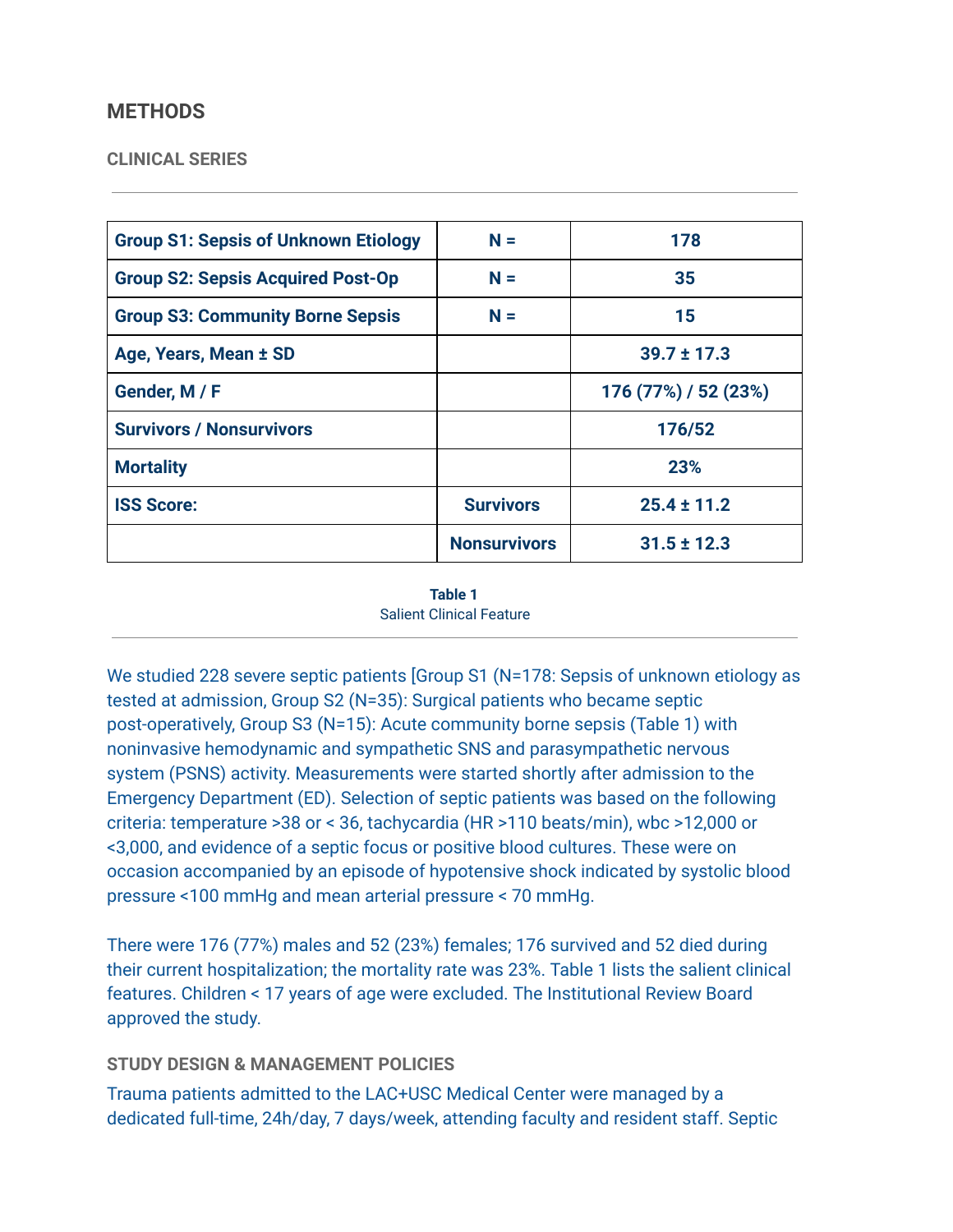patients were treated in accordance with established protocols. Continuous noninvasive monitoring began shortly after admission to the emergency department (ED) and continued at intervals as the patient went to the radiology department, to the operating room, and to the ICU. In the present study, we evaluated >40,000 values in >6000 data sets in 228 patients with severe sepsis and septic shock. Invasive monitoring with PA catheters was also used when indicated by clinical conditions after ICU admission. Previous studies documented comparable thermodilution and bioimpedance cardiac index values under similar conditions in the ED, OR, and ICU.

#### **AUTONOMIC MONITORING BY HEART RATE & RESPIRATORY RATE VARIABILITY**

Sympathetic and parasympathetic activities were noninvasively monitored by the spectrum of HR and RR variability patterns with the Physio PS software in 60 of these patients concurrently with the continuous hemodynamic monitoring beginning in the period shortly after admission to the ED.

#### Two types of ANS monitoring were used:

a) conventional HRV without respiratory analysis, that is accepted by the HRV standards conference that calculates Lfa as the area under the heart rate spectral analysis curve within the frequency range of 0.04 to 0.10 Hz, and

b) HRV with respiratory analysis to identify the dominant respiratory frequency, which is then used to position the averaging window for the calculations of Rfa.

The Lfa, which is the area under the spectral analysis curve in the frequency range of 0.04 to 0.10 Hz, reflects primarily the tone of the sympathetic nervous system as mediated by the cardiac nerve. However, the cardiac nerve travels with the vagus nerve, and also transmits some parasympathetic activity. The respiratory frequency area (Rfa), which reflects parasympathetic nervous system (PSNS) activity, is a 0.12 Hz-wide frequency range of the heart rate spectrum centered on the fundamental respiratory frequency (FRF) defined by the peak mode of the respiratory power spectrum. It indicates vagal outflow and reflects only parasympathetic activity. When HRV with respiratory analysis are taken together, they provide two independent simultaneous measures needed to analyze the two ANS divisions.

The Lfa/Rfa, or "L/R ratio" represents an arithmetic approach to evaluate sympathetic activity by dividing Lfa, which has mostly sympathetic but some parasympathetic activity, by the Rfa, which has only parasympathetic activity. This ratio suggests the proportion of sympathetic to parasympathetic activity. However, very low Rfa values in the denominator may lead to excessively high L/R ratios, which should not be over interpreted.

The temporal patterns of autonomic data were compared with simultaneously monitored hemodynamic data. We separately evaluated the patients who survived their present hospitalization and those who died during their current hospitalization.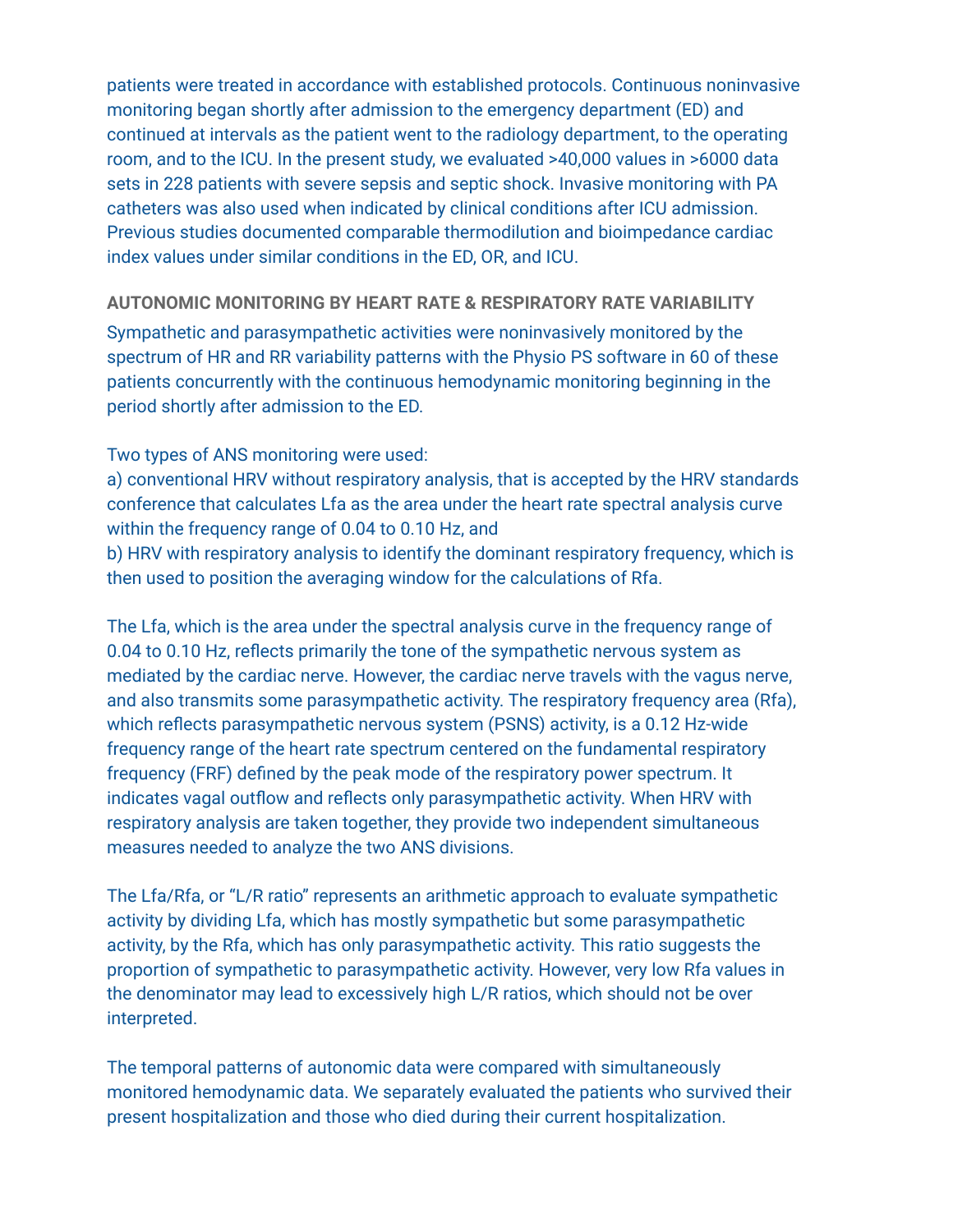#### **INVASIVE HEMODYNAMIC & OXYGEN TRANSPORT MONITORING**

A pulmonary artery (PA) thermodilution catheter (SwanGanz®) was placed in high-risk patients when clinically indicated after ICU admission. Cardiac output was measured by the standard thermodilution method. Systemic arterial blood gas samples were taken at the time of thermodilution measurement, immediately analyzed and used to calculate oxygen delivery (DO<sub>2</sub>) ) by standard formulas. Flow-related variables were indexed to body surface area.

#### **NONINVASIVE CARDIAC OUTPUT MONITORING**

A thoracic bioelectric impedance device as soon as possible following ED admission. Four pairs of disposable prewired hydrogen electrodes were appropriately positioned on the skin and the EKG leads were placed across the precordium and left shoulder. A 100 kHz, the outer pairs of electrodes passed 4mA alternating current through the patient's thorax and the inner pairs of electrodes measured the voltage difference. Baseline impedance (Zo) was calculated from the voltage changes sensed by the inner pairs of electrodes. The first derivative of the impedance waveform (dZ/dt) was calculated from the time-impedance curve. The digital signal processing used time-frequency distributions that increased the signal-to-noise ratio. Measurements of cardiac index (CI), mean arterial pressure (MAP), heart rate (HR), pulse oximetry (SapO<sub>2</sub>), transcutaneous  $O_2$  (PtcO<sub>2</sub>) and CO<sub>2</sub> (PtcCO<sub>2</sub>) tensions, and the fractional inspired oxygen concentration (FiO<sub>2</sub>) were continuously monitored, recorded by an interfaced personal computer, and directly filed in a database.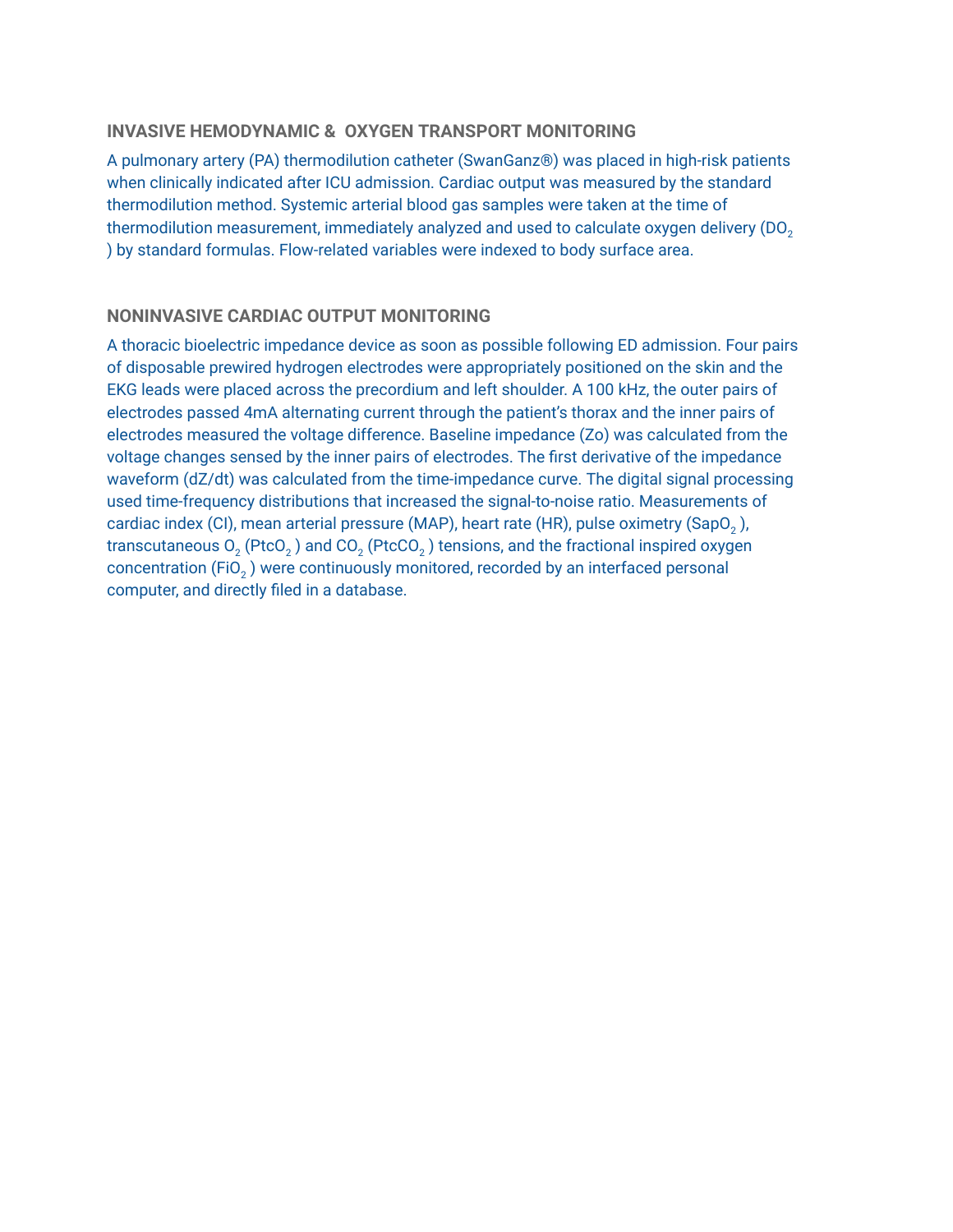## **BLOOD PRESSURE & HEART RATE**

Mean arterial blood pressures (MAP) were measured with a digital cuff sphygmomanometer. MAP was calculated by the device and recorded at intervals simultaneously with the other values. HR was taken from EKG tracings.

## **PULSE OXIMETRY**

A standard pulse oximeter placed on a finger or toe in the routine fashion was used to measure arterial hemoglobin oxygen saturation  $(SapO<sub>2</sub>)$  continuously. Measurements were monitored continuously and recorded at intervals simultaneously with the other values. When there were major changes in pulse oximetry values, they were compared with arterial oxygen saturation obtained by routine blood gas analyses.

**TRANSCUTANEOUS 0, & CO, MONITORING** 

Mean arterial blood pressures (MAP) were measured with a digital cuff sphygmomanometer. MAP was calculated by the device and recorded at intervals simultaneously with the other values. HR was taken from EKG tracings.

# **STATISTICS**

The mean and SEM of each variable at comparable time periods after ED admission were calculated using the GraphPad Prism statistical program. For data of variables collected to compare continuous variables at comparable temporal conditions, we used the two-tailed Student's t-test with the Bonferroni's correction; significant differences were confirmed by the Mann-Whitney U test. Probability values < 0.05 were considered significant.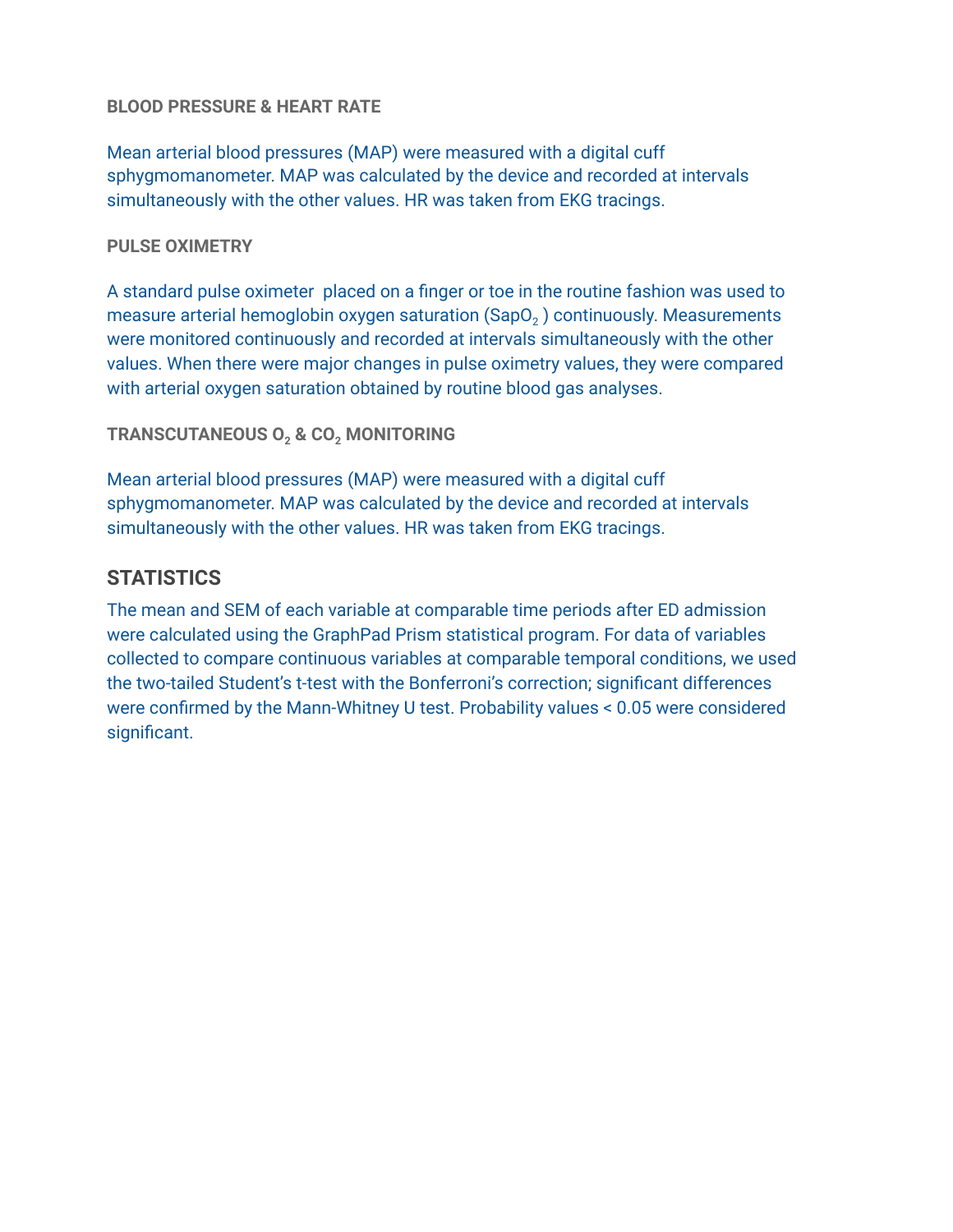# **RESULTS**

## **TEMPORAL AUTONOMIC & HEMODYNAMIC PATTERNS OF SURVIVING AND NONSURVIVING SEPTIC PATIENTS**

Table 2 lists the mean ± SEM of autonomic and hemodynamic values during the first 24 hours after ED admission for 176 surviving and 52 nonsurviving septic patients; the mortality was 23%. Figure 1 illustrates the temporal patterns of these variables during the first 2 - 4 days after ED admission. The early nonsurvivors' Lfa and Rfa values were higher than those of the survivors' values indicating pronounced SNS and PSNS activity at this time. However, in their late or preterminal state, which began about 72 hours after ED admission, the nonsurvivors had near zero values for Lfa and Rfa, indicating that the power or tone of both ANS branches may be exhausted by the late stage. By contrast, the survivors had elevated Lfa and Rfa values in this late period. The L/R ratio was higher in the survivors throughout the period of observation (Table 2).

|                               | <b>Survivors Mean</b><br>± SEM | N   | <b>Nonsurvivors</b><br>Mean ± SEM | N  | P-value |
|-------------------------------|--------------------------------|-----|-----------------------------------|----|---------|
| Lfa, $(bpm)^2$                | $3.32 \pm 0.62$                | 55  | $4.78 \pm 1.38$                   | 18 | $0.27*$ |
| Rfa, $(bpm)^2$                | $4.83 \pm 1.38$                | 55  | $13.34 \pm 4.64$                  | 18 | 0.012   |
| L/R ratio                     | $8.68 \pm 2.11$                | 55  | $1.23 \pm 0.22$                   | 18 | 0.048   |
| CI, $1/\text{min/m}^2$        | $4.03 \pm 0.02$                | 140 | $3.55 \pm 0.02$                   | 38 | 0.02    |
| HR, bpm                       | $113 \pm 1$                    | 140 | $0112 \pm 1$                      | 38 | $0.61*$ |
| MAP, mmHg                     | $85 + 1$                       | 140 | $0.83 \pm 1$                      | 38 | $0.29*$ |
| Sap0, %                       | $98 \pm 1$                     | 140 | $098 \pm 1$                       | 38 | $0.87*$ |
| Ptc0, $/Fi0$ ,                | $175 \pm 2$                    | 140 | $129 \pm 3$                       | 38 | 0.01    |
| $DO2$ , ml/min/m <sup>2</sup> | $623 \pm 11$                   | 52  | $558 \pm 17$                      | 22 | 0.01    |
| <b>Table 2</b>                |                                |     |                                   |    |         |

Survivors' and Nonsurvivors' Autonomic and Hemodynamic Values during the first 24 hours after onset of Sepsis.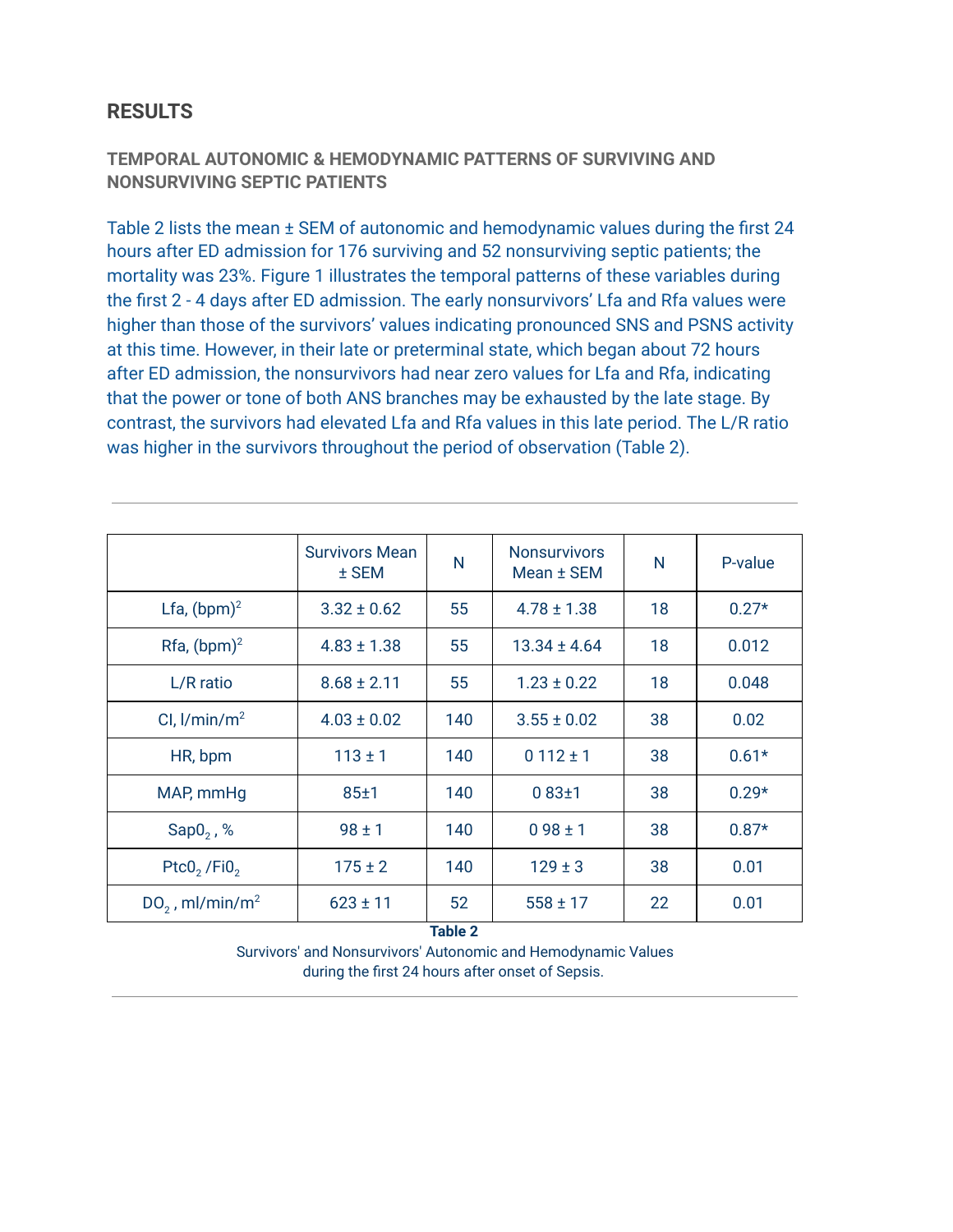

The survivors had mean CI values of 4 liters/min/m2 for the first 24 hours after admission. This was significantly higher than the nonsurvivors' relatively normal cardiac index values of 3.75 liters/min/m<sup>2</sup> in the initial period, but after 72 hours, the CI rose to a mean of about 5  $liters/min/m<sup>2</sup>$  in both groups (Figure 2). The HR was elevated in both groups. The blood pressure, PtcO<sub>2</sub>, and PtcO<sub>2</sub> /FiO<sub>2</sub> ratio were normal for the survivors but lower in the nonsurvivors during the early period. The SapO<sub>2</sub> values were lower in nonsurvivors in the initial period. The DO<sub>2</sub> values were higher in the survivors (Table 2).

**AUTONOMIC PATTERNS AT VARIOUS STAGES OF SEPSIS & RECOVERY** 

The Lfa and Rfa values were higher in the nonsurvivors in the early (first 24-h) and middle (2 to 4 days after ED admission) periods (Table 2). The nonsurvivors' Lfa and Rfa values dropped to very low levels in their late or terminal period.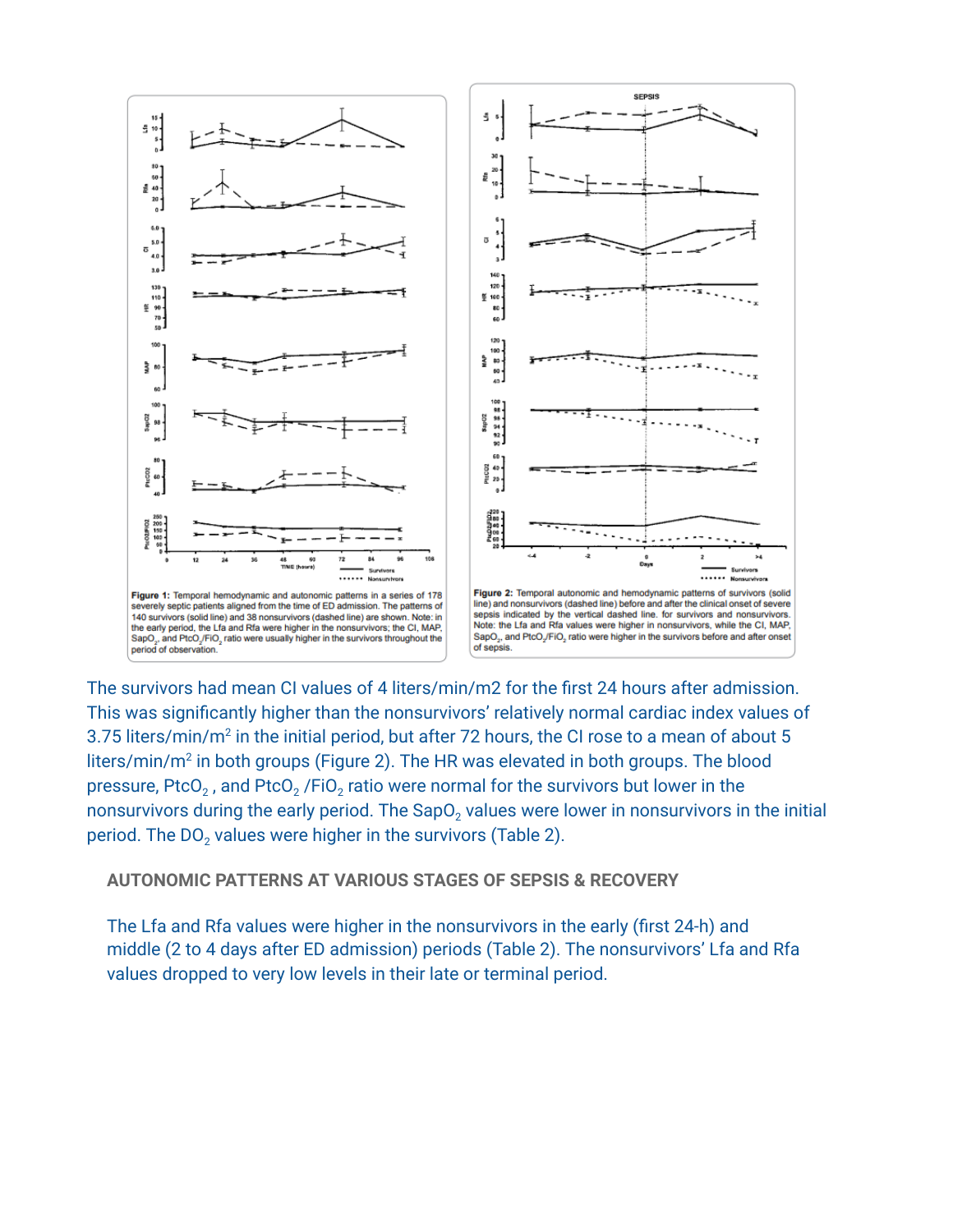|                                     | Mean ± SEM      | <b>AT MAXIMUM</b> | <b>CHANGE</b>   | <b>P-VALUE</b> |
|-------------------------------------|-----------------|-------------------|-----------------|----------------|
|                                     |                 | Mean ± SEM        | Mean ± SEM      |                |
| Lfa, $(bpm)^2$                      | $2.67 \pm 4.18$ | $35.9 \pm 9.96$   | $33.2 \pm 5.6$  | 0.002          |
| $Rfa$ , (bpm) <sup>2</sup>          | $3.01 \pm 3.8$  | $70.6 \pm 37.5$   | $67.6 \pm 33.9$ | 0.05           |
| $L/R$ ratio                         | $2.1 \pm 0.5$   | $1.5 \pm 0.4$     | $-0.66 \pm 0.6$ | $NS^*$         |
| CI, $L/min/m2$                      | $3.77 \pm 0.95$ | $4.87 \pm 1.51$   | $1.10 \pm 0.13$ | 0.05           |
| HR, bpm                             | $110 \pm 18$    | $119 \pm 17$      | 9±3.2           | 0.05           |
| MAP, mmHg                           | $74 \pm 21$     | $88 \pm 25$       | $14 \pm 6$      | 0.06           |
| PtcO <sub>2</sub> /FiO <sub>2</sub> | $168 \pm 57$    | $133 \pm 49$      | $-35 \pm 18$    | 0.05           |

\* Not Significant; Lfa low frequency area, Rfa respiratory frequency area, L/R ratio Lfa/Rfa, CI cardiac index, HR heart rate, MAP mean arterial pressure, PtcO<sub>2</sub> / FiO<sub>2</sub> transcutaneous O<sub>2</sub> tension indexed to the fractional inspired oxygen concentration (FiO<sub>2</sub>).

> **Table 3**  Values of Sudden Surges of IncreasedAutonomic Function (N=228)

|                                     | At Maximum<br>$(N=228)$ | Post-maximum<br>baseline (228) | <b>CHANGE</b>    | <b>P-VALUE</b> |
|-------------------------------------|-------------------------|--------------------------------|------------------|----------------|
|                                     | Mean ± SEM              | Mean ± SEM                     | Mean ± SEM       |                |
| Lfa, $(bpm)^2$                      | $22.3 \pm 8$            | $1.8 \pm 0.6$                  | $-20.5 \pm 7.6$  | 0.01           |
| $Rfa$ , (bpm) <sup>2</sup>          | $36.7 \pm 16$           | $3.8 \pm 1.7$                  | $-32.9 \pm 15.4$ | 0.04           |
| L/R ratio                           | $7.5 \pm 5.4$           | $6.7 \pm 5.0$                  | $-0.7 + 0.9$     | $NS^{\star}$   |
| CI, $L/min/m2$                      | $4.36 \pm 0.27$         | $3.52 \pm 0.26$                | $-0.83 \pm 0.16$ | 0.03           |
| HR, bpm                             | $114 \pm 4.8$           | $105 \pm 5$                    | $-9.0 \pm 3$     | 0.05           |
| MAP, mmHg                           | $92 \pm 4$              | $92 \pm 4$                     | $-12 \pm 3$      | 0.03           |
| PtcO <sub>2</sub> /FiO <sub>2</sub> | $163 \pm 23$            | $202 \pm 21$                   | $39 + 12$        | 0.05           |

• Not significant; Lfa low frequency area, Rfa respiratory frequency area, L/R, Lfa/Rfa ratio, CI cardiac index, HR heart rate, MAP mean arterial pressure, PtcO<sub>2</sub> /FiO<sub>2</sub>, transcutaneous O<sub>2</sub> tension indexed to the fractional inspired oxygen concentration (FiO<sub>2</sub>).

**Table 4** 

Autonomic and Hemodynamic Values at Periods of Reduced Autonomic Function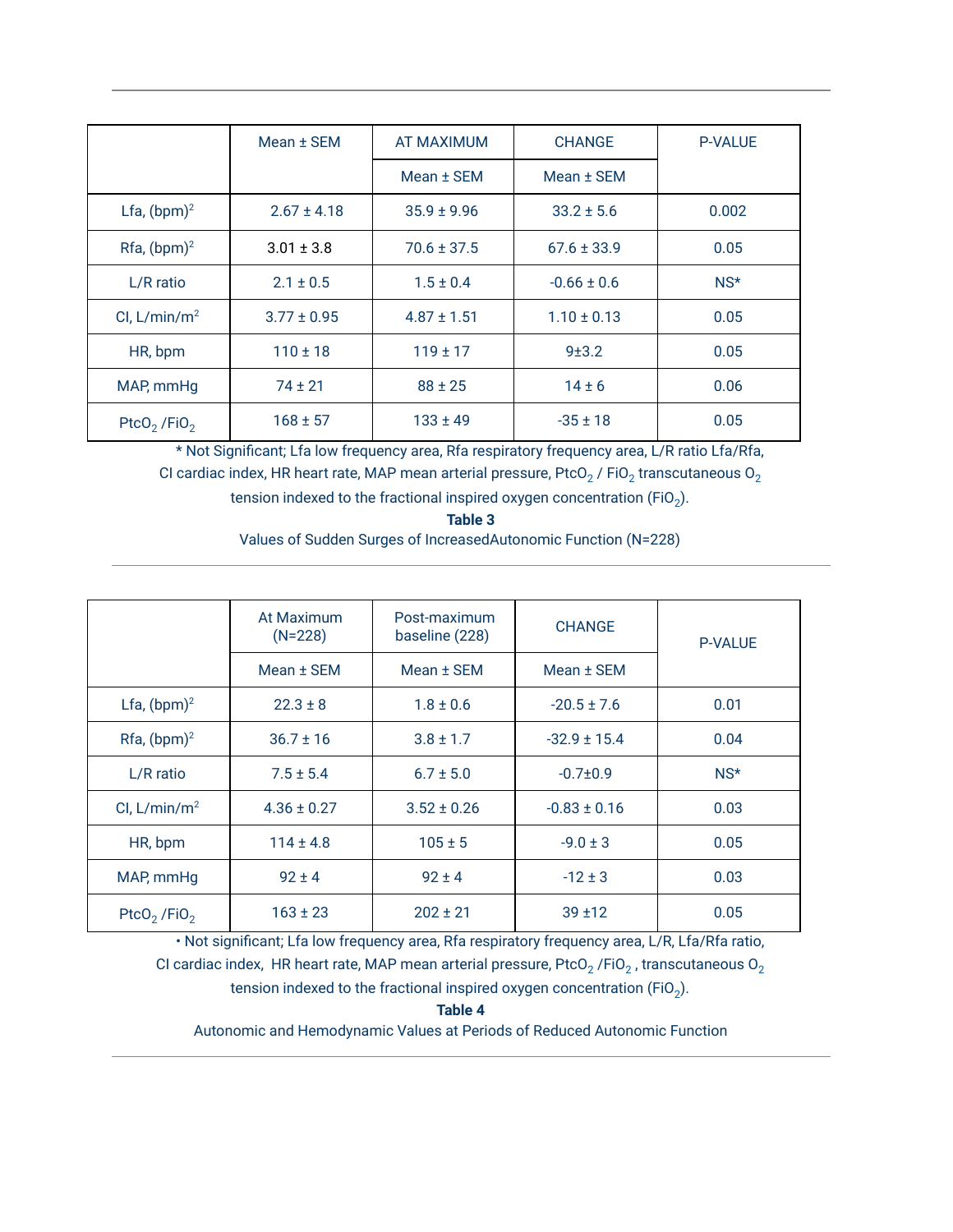## **HEMODYNAMIC CHANGES AFTER SUDDEN INCREASED OR DECREASED AUTONOMIC FUNCTION**

We observed most changes in hemodynamic patterns in the first 48 hours after ED admission occurred after sudden major increases or surges in autonomic functions, indicated by abrupt increases in Lfa and Rfa values (Table 3). Marked increases in autonomic activity preceded by 20 to 40 seconds significant increases in CI, HR, and MAP, and reduced tissue perfusion, indicated by reduced PtcO<sub>2</sub> /FiO<sub>2</sub> ratios. Changes in opposite directions were noted after sudden reductions in autonomic function (Table 4). Abruptly reduced Lfa and Rfa values were associated with decreased CI, HR, and MAP, and higher PtcO<sub>2</sub> /FiO<sub>2</sub> values.

## **AUTONOMIC & HEMODYNAMIC PATTERNS OF POSTOPERATIVE PATIENTS WITH SEPSIS**

Table 5 lists the values of 35 patients with onset of sepsis as a postoperative complication (Figure 3); illustrates their temporal relationships. The survivors had higher CI, MAP, and PtcO<sub>2</sub> /FiO<sub>2</sub> values than did the nonsurvivors, and the nonsurvivors had higher Lfa and Rfa values.

|                            | Survivors (N=24) Mean<br>$±$ SEM | Nonsurvivors (N=11)<br>Mean <b>±SEM</b> | P-value      |
|----------------------------|----------------------------------|-----------------------------------------|--------------|
| Lfa, $(bpm)^2$             | $1.08 \pm 0.12$                  | $3.42 \pm 0.88$                         | 0.001        |
| $Rfa$ , (bpm) <sup>2</sup> | $1.33 \pm 0.22$                  | $4.79 \pm 0.98$                         | 0.001        |
| $L/R$ ratio                | $10.4 \pm 2.52$                  | $1.2 \pm 0.20$                          | 0.02         |
| CI, $L/min/m2$             | $3.9 \pm 0.03$                   | $3.5 \pm 0.06$                          | 0.05         |
| HR, bpm                    | $106 + 1$                        | $104 \pm 1$                             | $NS^{\star}$ |
| MAP, mmHg                  | $87 \pm 1$                       | $73 \pm 1$                              | 0.001        |
| SapO <sub>2</sub> , $%$    | $98 \pm 1$                       | $96 \pm 1$                              | $NS^{\star}$ |
| $PtoO2$ /FiO <sub>2</sub>  | $179 \pm 3$                      | $112 \pm 5$                             | 0.001        |

\* Not significant; Lfa low frequency area, Rfa respiratory frequency area, L/R, Lfa/Rfa ratio, CI cardiac index, HR heart rate, MAP mean arterial pressure, SapO<sub>2</sub> arterial hemoglobin saturation, PtcO<sub>2</sub> /FiO<sub>2</sub> transcutaneous  $O_2$  tension indexed to fractional inspired oxygen concentration (FiO<sub>2</sub>).

**Table 5** 

Autonomic and Hemodynamic Values in Survivors and Nonsurvivors with Sepsis as a Complication of Trauma during the first 48-hours after ED admission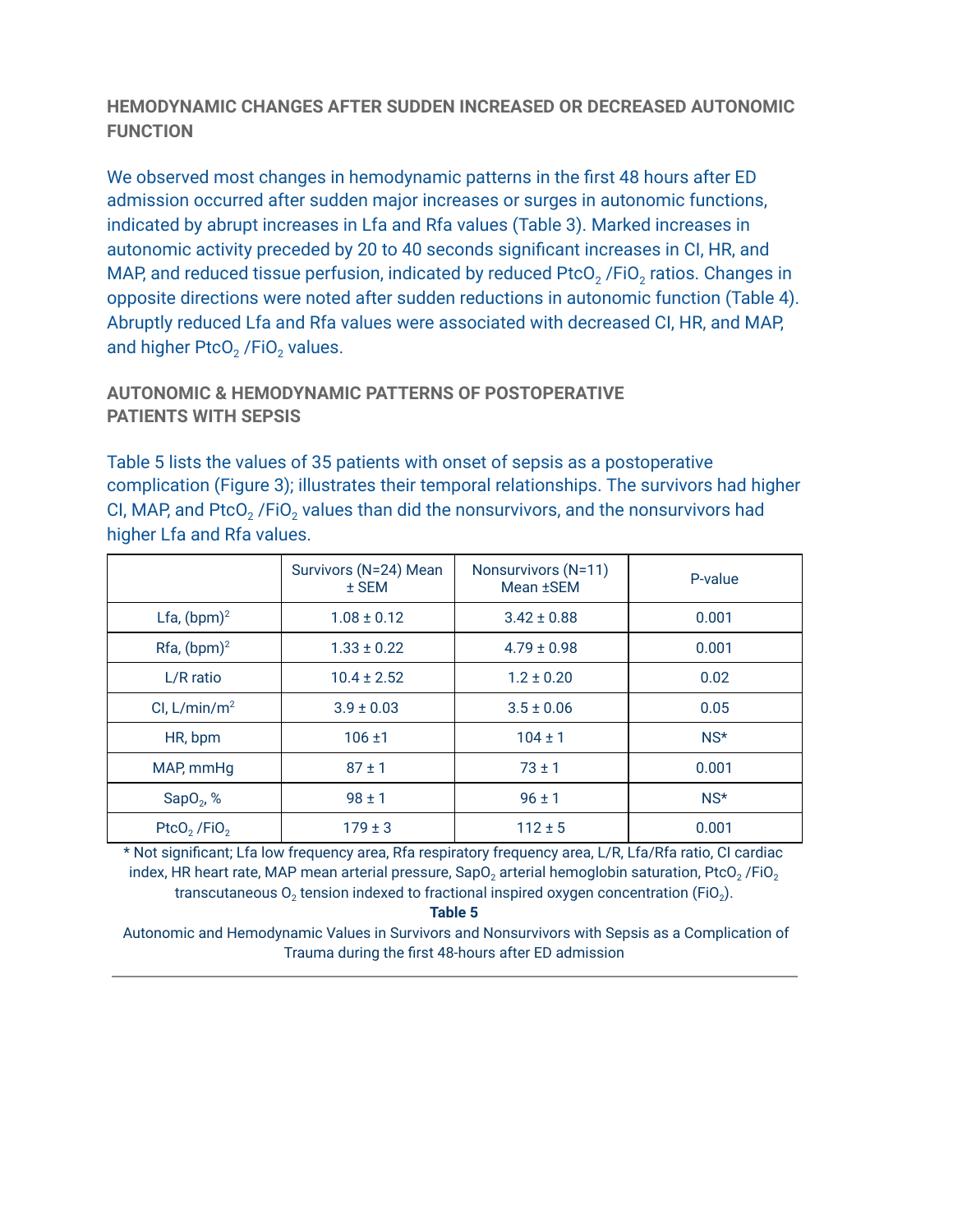

#### **PERI-OPERATIVE PATTERNS OF SEPTIC PATIENTS WHO UNDERWENT SURGERY**

Figure 4 illustrates the hemodynamic data of 54 septic trauma patients who required surgery as part of their resuscitation. Note: the higher CI and PtcO<sub>2</sub> /FiO<sub>2</sub> values of the survivors in the preoperative, intra-operative, and postoperative stages.

**PATTERN OF SEPSIS AS THE PRIMARY ETHILOGIC EVENT VERSUS SEPSIS AS A SECONDARY COMPLICATON** 

Figure 4 describes the temporal patterns of 15 patients who on ED admission had sepsis from community-borne infections without evidence of significant trauma. The survivors had higher CI, MAP, and PtcO<sub>2</sub> /FiO<sub>2</sub> . Table 5 summarizes the data of 35 patients who had developed sepsis as a postoperative complication. The nonsurvivors had higher Lfa, Rfa, and L/R ratios, while the survivors had higher CI, MAP, SapO<sub>2</sub>, and PtcO<sub>2</sub> /FiO<sub>2</sub> values than did the nonsurvivors. Table 6 shows the CI, MAP, and HR values in 4 nonsurviving and 5 surviving trauma patients who were observed before and immediately after onset of an acute septic complication.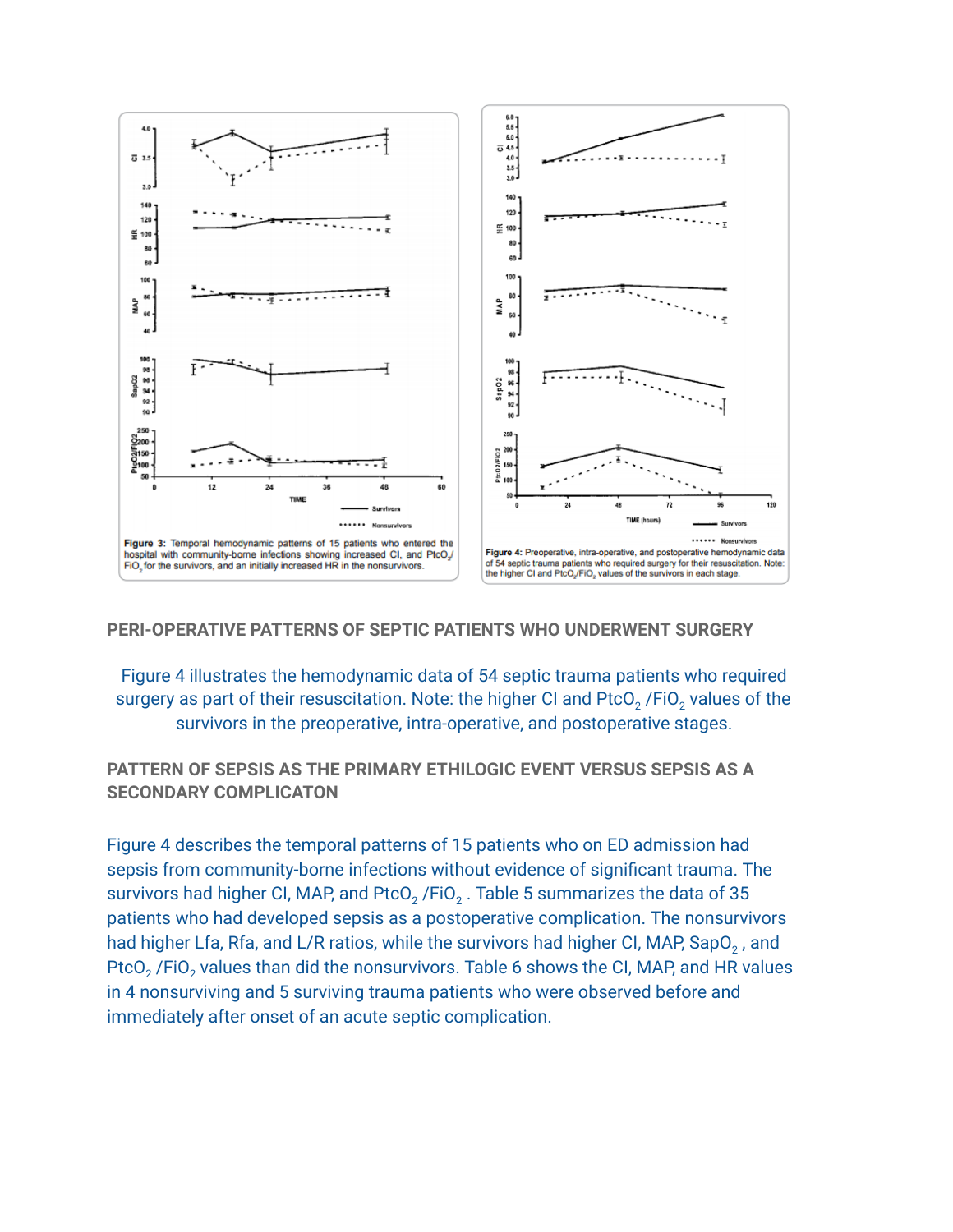|                                     | Survivors (N=5) Mean ± | <b>SEM</b>       | <b>P-VALUE</b> | Nonsurvivors (N=4) Mean<br>$±$ SEM |                  | <b>P-VALUE</b> |
|-------------------------------------|------------------------|------------------|----------------|------------------------------------|------------------|----------------|
|                                     | <b>BEFORE</b>          | <b>AFTER</b>     |                | <b>BEFORE</b>                      | <b>AFTER</b>     |                |
| CI,<br>L/min/m <sup>2</sup>         | $4.24 \pm 0.15$        | $4.43 \pm 0.13$  | <b>NS</b>      | $3.54 \pm 0.04$                    | $4.42 \pm 0.13$  | 0.001          |
| HR, bpm                             | $104 \pm 3$            | $101 + 2$        | <b>NS</b>      | $92 \pm 1$                         | $106 + 3$        | 0.004          |
| MAP, mmHq                           | $103 \pm 2$            | $87+2$           | 0.001          | $82 \pm 2$                         | 68±2             | 0.003          |
| Sap $O_2$ , %                       | $98 + 1$               | 98±0             | <b>NS</b>      | $97 \pm 1$                         | 94 <sub>±1</sub> | NS*            |
| PtcC $O2$ ,<br>torr                 | $38 \pm 1$             | 43 <sub>±2</sub> | <b>NS</b>      | $60 \pm 2$                         | 63±2             | NS*            |
| PtcO <sub>2</sub> /FiO <sub>2</sub> | $163 \pm 14$           | $144 + 5$        | <b>NS</b>      | $82 \pm 8$                         | 60±6             | $NS^{\star}$   |
| Table 6                             |                        |                  |                |                                    |                  |                |

Data of patients immediately before and after a Septic Complication of Trauma

# **DISCUSSIONS**

This study focuses on the early temporal patterns from the time of ED admission of HR and RR variability as measures of ANS activity and their relationship to hemodynamic patterns in surviving and nonsurviving septic patients. We evaluated the early patterns of ANS and hemodynamics in sepsis separately from the effects of trauma and surgery.

The results of the present study indicate that:

a) the survivors of sepsis had greater CI, MAP, SaO<sub>2</sub>, PtcO<sub>2</sub> /FiO<sub>2</sub>, and DO<sub>2</sub> than did the nonsurvivors;

b) in the early period of nonsurviving septic patients, the Lfa and Rfa values were significantly elevated compared with those of the survivors, possibly because the nonsurvivors needed more ANS activity to maintain or compensate for their impaired hemodynamic status;

c) hemodynamic patterns appear to be regulated by sudden abrupt surges of both SNS and PSNS activities, which were immediately associated with higher CI, MAP, and HR and decreased PtcO<sub>2</sub> /FiO<sub>2</sub> ;

d) the opposite hemodynamic effects occurred at the cessation of the ANS surges; and e) the Rfa values were more elevated than the Lfa values in sepsis, suggesting that increased parasympathetic activity in septic nonsurvivors was at least as active, and probably more active, than the sympathetic activity.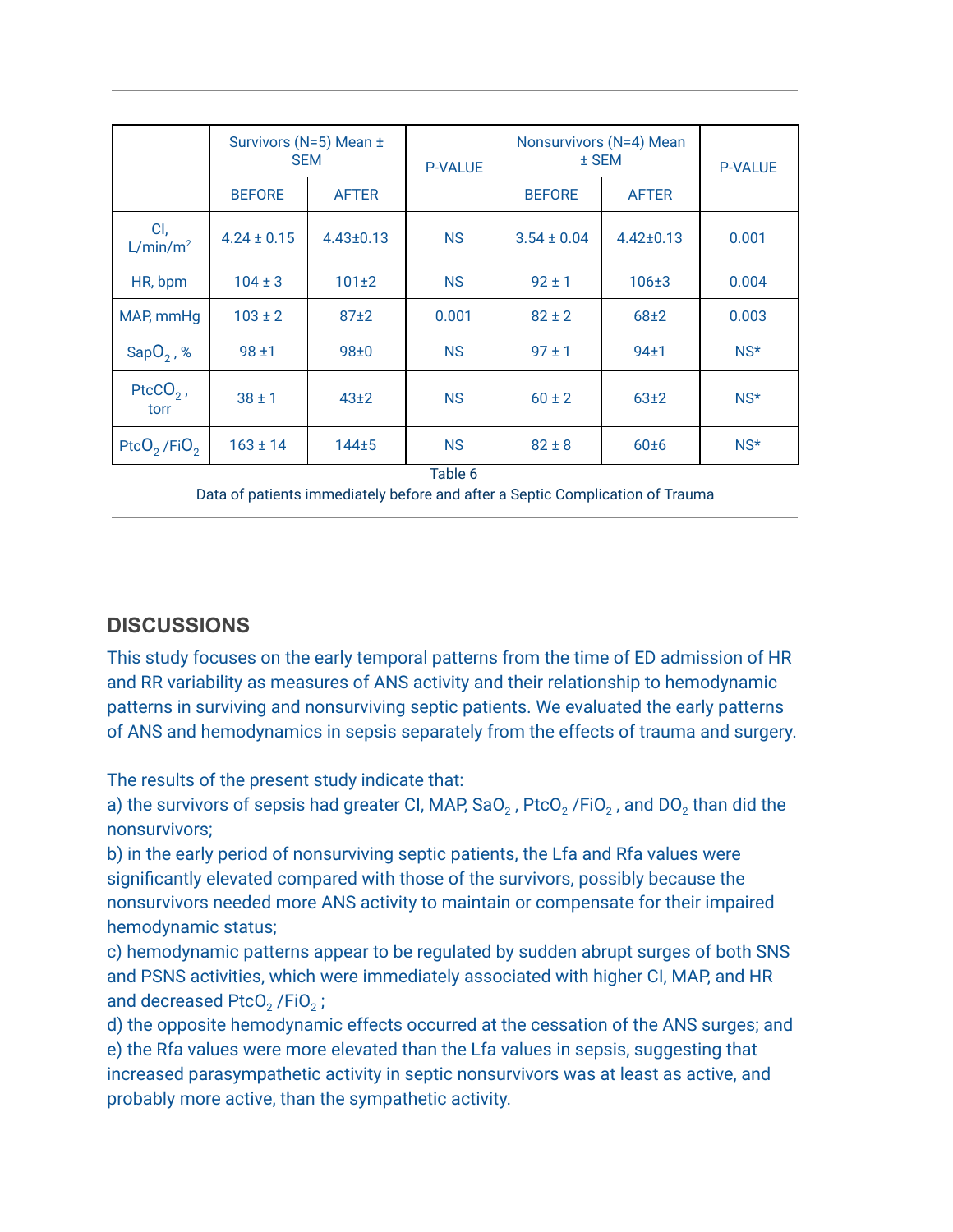The Lfa and Rfa patterns of ANS activities in surviving and non surviving septic patients were similar to those of trauma patients. Increased parasympathetic tone was not unexpected in septic patients, since increased PSNS activity is known to be involved in the recovery process of cardiac patients. The elevated Lfa and L/R ratio resulting from increased sympathetic activity is similar to the stress response to trauma due to uneven metarteriolar vasoconstriction and appears to follow surges of sympathetic and parasympathetic activity. Elevation of both Lfa and Rfa after sepsis as well as trauma indicates increased SNS and PSNS activity that leads to localized redistribution of flow from metarteriolar vasoconstriction. The uneven metarteriolar vasoconstriction results in uneven tissue perfusion with local areas of reduced tissue perfusion and oxygenation. In shock, progressively increasing areas of flow maldistribution contribute to increasing tissue hypoxia that leads to global tissue hypoxia, a physiologic hallmark of shock. There also were differences in the patterns of flow (CI) and tissue perfusion (PtcO<sub>2</sub> /FiO<sub>2</sub>) between septic survivors and nonsurvivors after high-risk surgical operations (Figure 4).

The terminal state in septic patients was marked by progressive fall in CI, MAP, DO2 , and PtcO<sub>2</sub> /FiO<sub>2</sub> values with increased HR, followed by bradycardia, and increased PtcCO<sub>2</sub> values. The PtcO<sub>2</sub> /FiO<sub>2</sub> values of zero or near zero with high PtcCO<sub>2</sub> values in extremely ill and dying patients are indicative of the global tissue hypoxia of shock.

High-risk surgery, trauma, and sepsis have been shown to stimulate hemodynamic function as indicated by increased CI, MAP, HR, and DO<sub>2</sub>. When trauma was complicated by sepsis, body metabolism increased possibly by the increased ANS activity as well as by various immunochemical mechanisms. The increased CI, MAP, PtcO<sub>2</sub> /FiO<sub>2</sub>, and DO<sub>2</sub> of the survivors is consistent with the concept that they are compensatory hemodynamic responses that have survival value (Figure 5).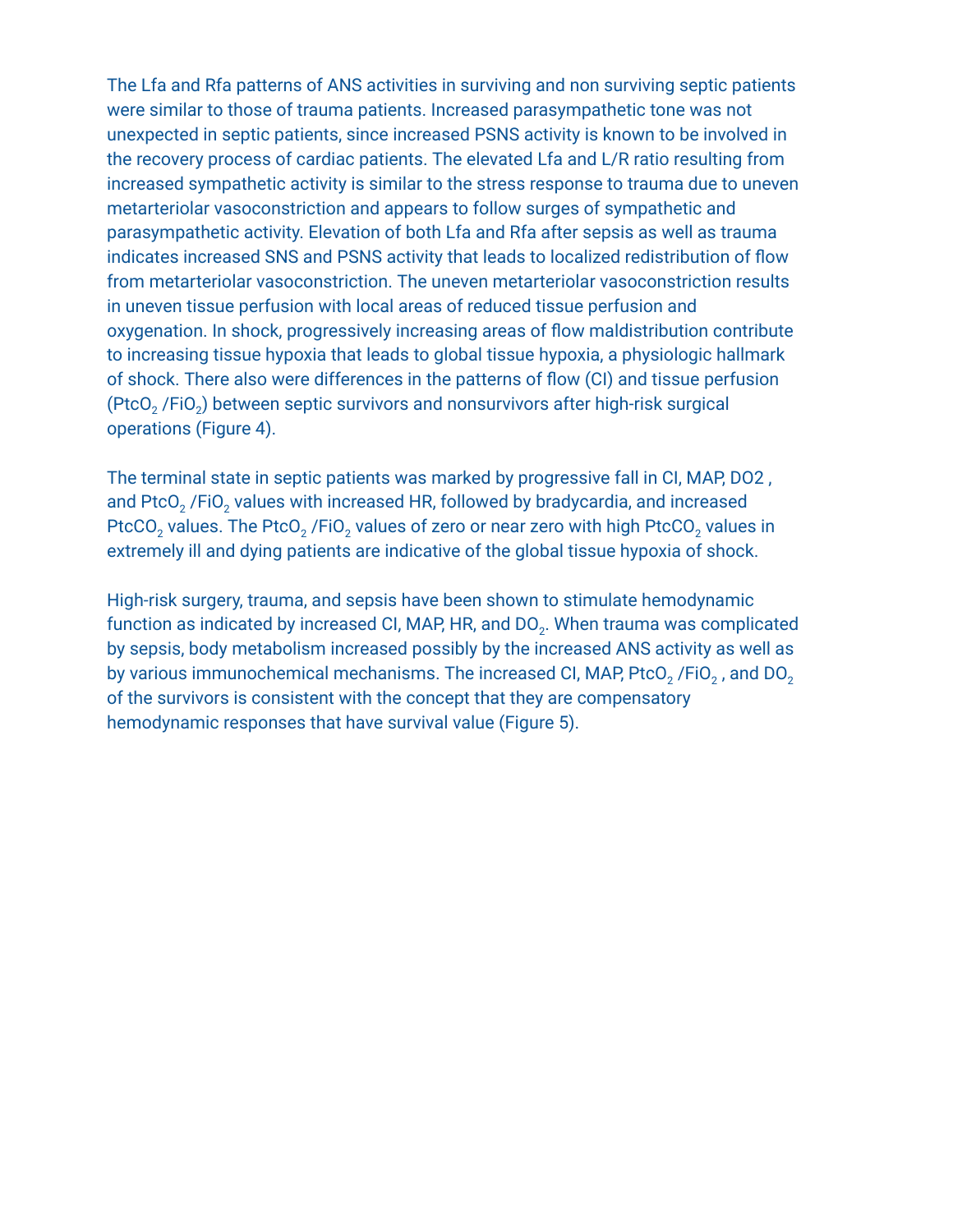

The ANS data are consistent with the concept that increased values of both Lfa reflecting mostly sympathetic activity and Rfa representing parasympathetic activity occur with sepsis as well as trauma, and surgery. The data also suggest that increased autonomic activity is an important regulatory mechanism for the developing hemodynamic patterns. However, intense SNS activity may also lead to uneven met arteriolar vasoconstriction that alters the distribution of microcirculatory flow and may limit local tissue oxygenation. Tissue perfusion/oxygenation depends on both the overall blood flow (CI), as well as the even distribution of microcirculatory blood flow needed to oxygenate local tissues. PtcO<sub>2</sub> /FiO<sub>2</sub>, which is a direct measure of local tissue oxygenation, may be a useful marker of the adequacy of tissue perfusion/oxygenation in posttraumatic states.

The major limitations of this study, like most initial inquiries into previously unexplored fields, are that it is largely a descriptive study in a relatively small group of septic patients with suggestive evidence of underlying circulatory mechanisms. It is underlined that this by no means is some form of a randomized clinical trial designed as such from its initial steps so that we could enroll patients in a 1:1:1 allocation ratio for the arms studied. We also fully comprehend that as per ISS scores, the 3 arms may have been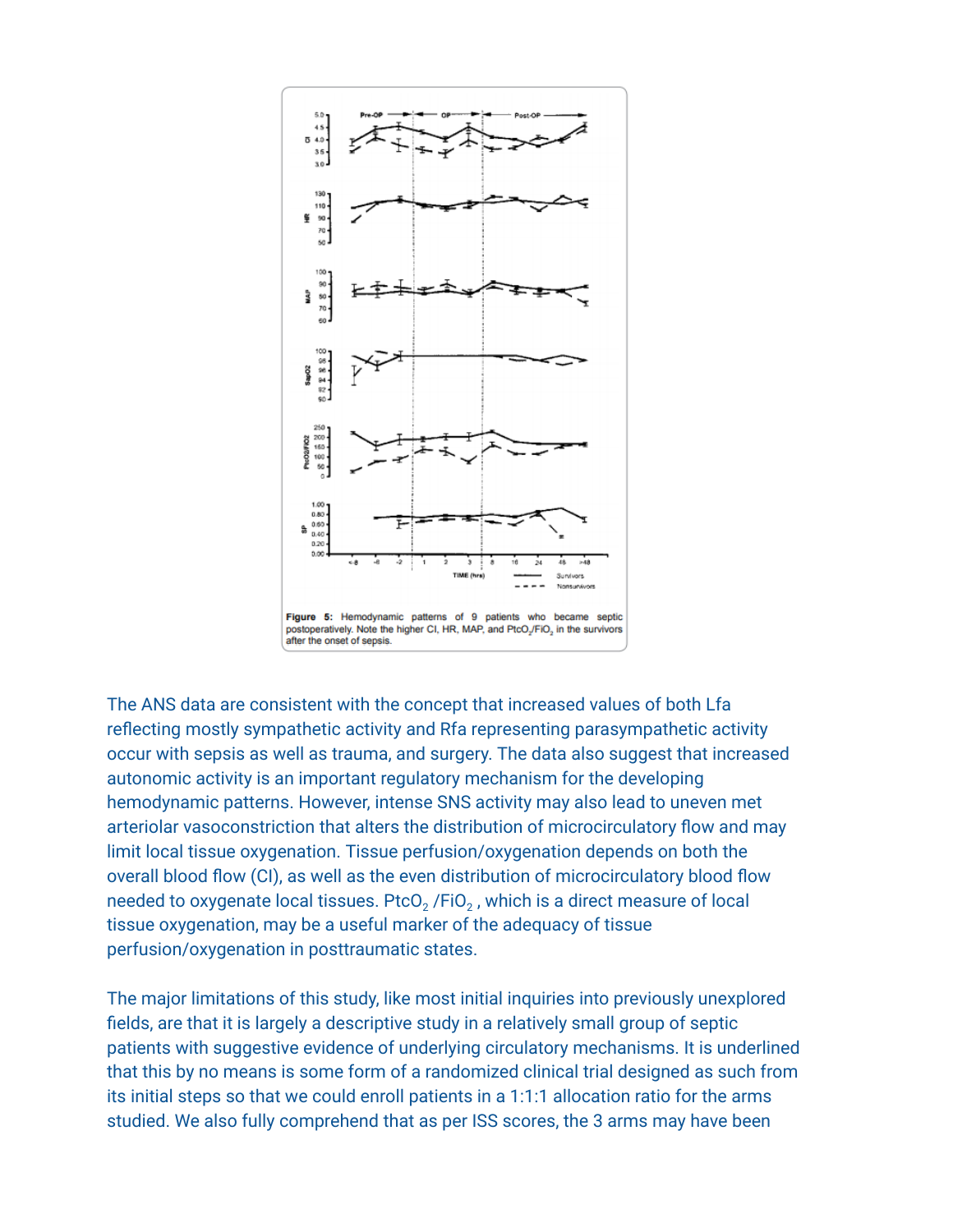incomparable at admission, in terms of trauma severity, indeed, this was also indicated by our basic statistics comparisons, yet, ANS patterns/responses (in terms of signal analyses) did not suggest significant differences. We cannot exclude the aberration from the 1:1:1 allocation ratio as possibly responsible for this effect. Hence, we do not report pertinent analyses and outcomes.

The ANS patterns we studied were associated with simultaneously monitored hemodynamic patterns in a variety of clinical septic conditions, but not causally related to them. However, the temporal ANS and hemodynamic patterns, if confirmed, may lead to future therapeutic questions that are testable in controlled clinical trials. Notably, significant work has been generated lately investigating HRV in acute conditions. Yet, more data are needed on the ANS role in regulating hemodynamic patterns of various septic, traumatic, surgical, and hemorrhagic states.

The present study suggests possible therapeutic approaches to ANS support for optimal hemodynamic patterns in septic and traumatic states. As has been shown in high-risk elective surgery, the hemodynamic patterns of the surviving patients may be a reasonable first approximation to the definition of optimal goal-directed therapy. The components of goal-directed therapy may be evaluated by their capacity to achieve optimal goals and to improve outcome. In the process of evaluation of therapy, the efficacy of various administered agents also may suggest underlying physiologic mechanisms.